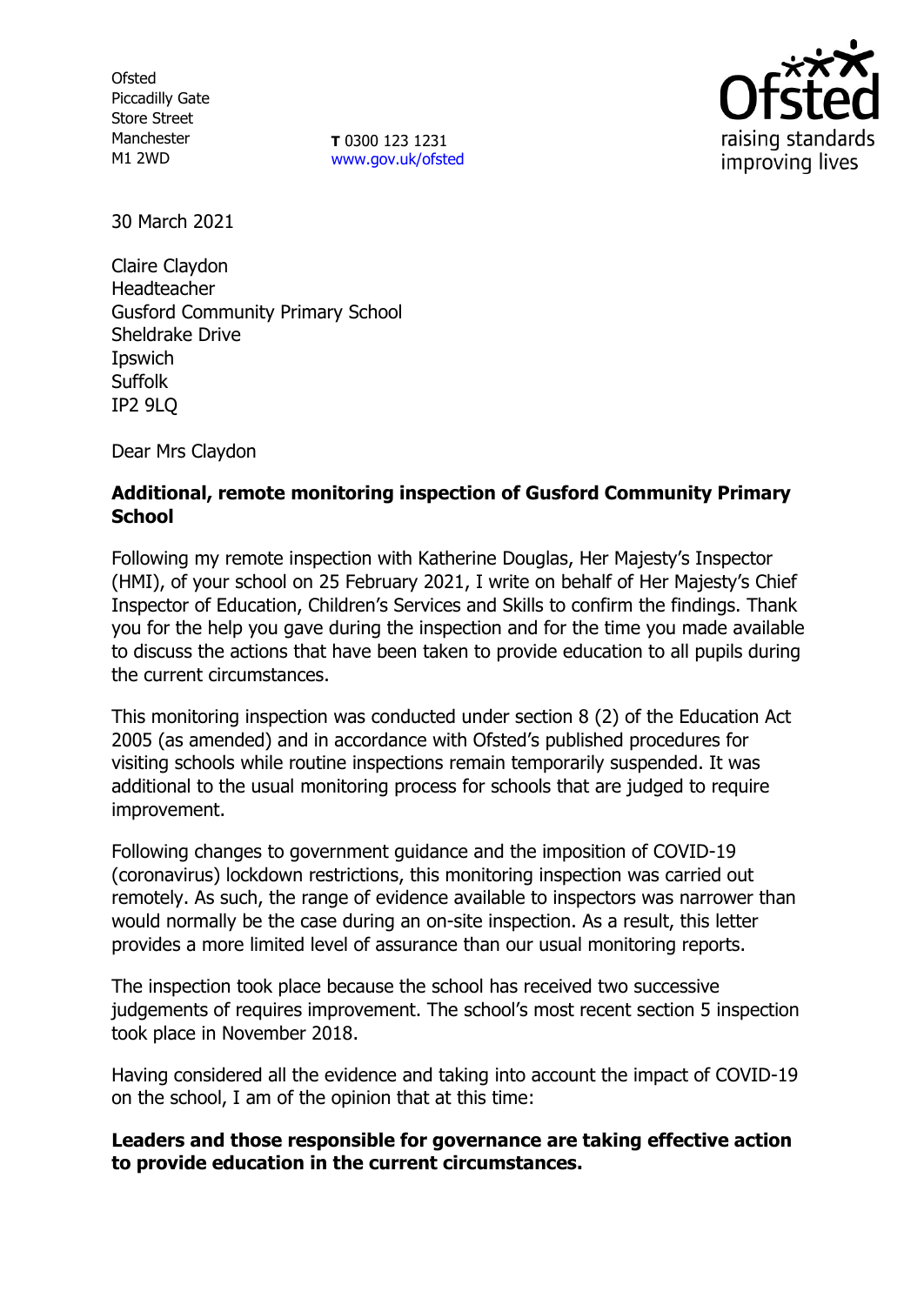

Leaders and those responsible for governance should take further action to:

- $\blacksquare$  ensure that teachers plan and revisit learning across subjects, in the right order, so that pupils remember more of what they have learned, while supporting pupils to make connections between previous learning and the new things they are taught
- $\blacksquare$  ensure that assessment information is used effectively to identify gaps in pupils' learning, including for pupils with special educational needs and/or disabilities (SEND), so that support is precisely targeted and the difference that interventions are making is checked regularly to inform any further improvements needed.

### **Context**

- Since the previous inspection, there have been changes to the local governing body, including a new chair and vice chair of governors. Some existing staff have been promoted into middle leadership roles.
- During the autumn term 2020, only a small number of pupils had to work remotely due to the pandemic. The school's pupils in Year 5 were most affected by the need to isolate.
- At the time of this inspection, around one fifth of the school's pupils were being educated on site, including most of the school's vulnerable pupils and those with an education, health and care plan. Pupils from Year 5 form the biggest year group of pupils currently learning in school.
- At the time of this inspection, a small number of staff were self-isolating owing to COVID-19.

#### **Main findings**

- **Pupils are provided with learning experiences that cover a broad range of** subjects. Experiences are similar, whether pupils are working remotely from home or whether they are taught in school. You and your leadership team have listened to the views of parents. Consequently, you have made changes to remote learning so that it is more accessible for pupils and families. Staff make regular checks to make sure that pupils have the resources they need to help them to learn.
- Teachers are confident in using the school's online learning platform because of the training they have received. The school's own survey of parents' views shows that most parents are increasingly positive about the quality of remote education on offer.
- Following the previous inspection, you and your leadership team made changes to planning for learning across subjects. New leaders were appointed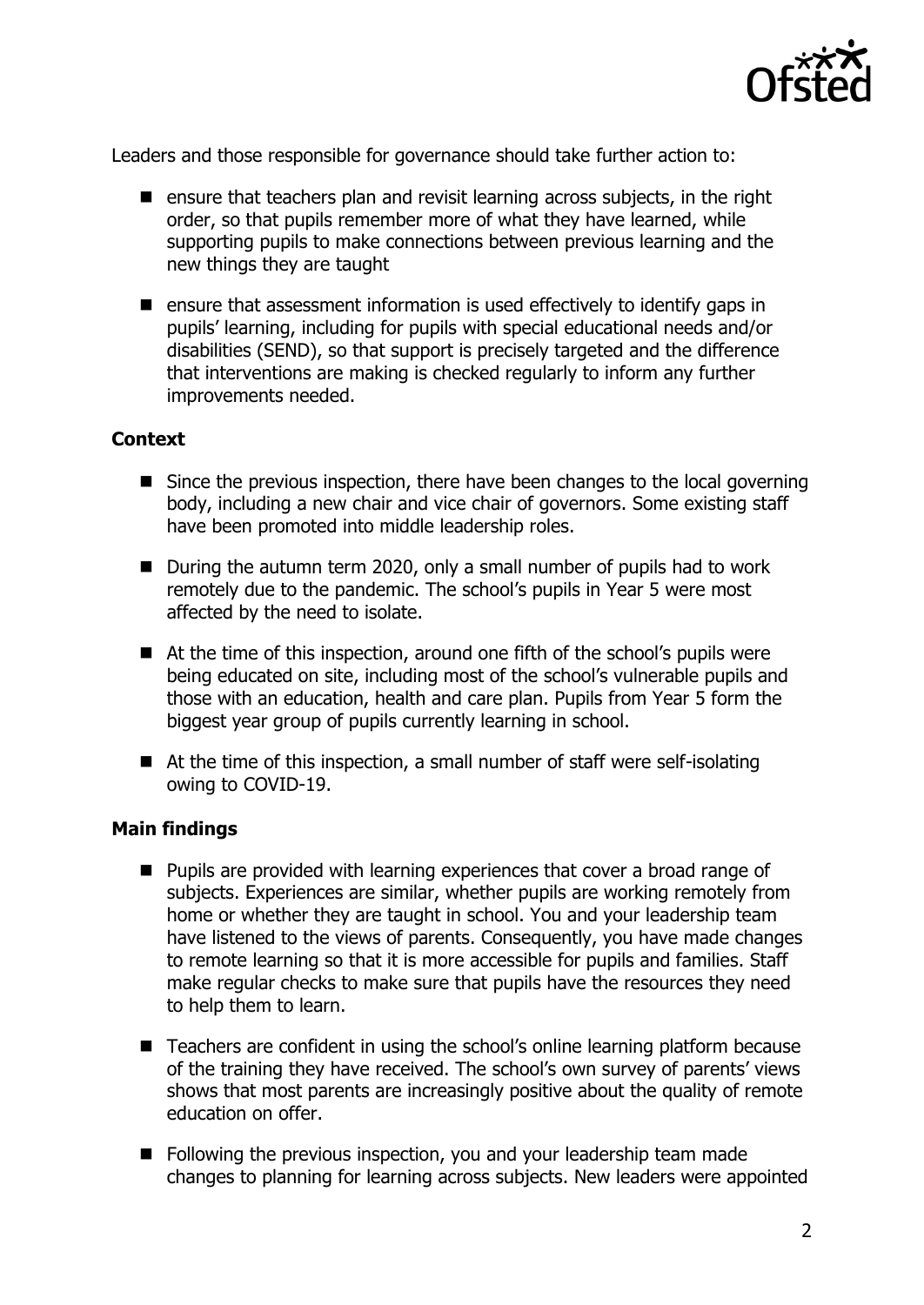

with oversight of the quality of learning in specialist subject areas. Staff have improved the way they check on pupils' learning so that they can plan the steps needed to take pupils to the next stage.

- Senior leaders and subject leads are working to ensure that planning for learning is of consistently high quality across the school, including in subjects beyond English and mathematics. This aspect of the school's work, and how pupils are supported to make connections across different subjects, is still evolving.
- Since the previous inspection, the leadership team has reviewed the way reading is taught in the early years. You and your team are also checking on pupils' reading and vocabulary knowledge and skills development as they move through the school. The early year's team are accessing a programme of national training focusing on pupils' speech, language and communications development.
- Books are now more closely matched to the sounds and letters that children are learning, in lessons and remotely from home. Greater emphasis is put on promoting a love of reading through regular story time and discussions with pupils about the books they are reading. The trust has provided additional support for school staff to improve the quality of the teaching of reading.
- Staff make regular checks on the well-being of vulnerable pupils, who are learning from home. Effective systems are in place to follow up on pupils' welfare, both in school and when pupils are learning remotely.
- Activities are adapted to meet the needs of pupils with SEND, whether they are learning from home or in school. Although the school's special educational needs team provides teachers with information about how to meet pupils' needs, these strategies are not always being used effectively to support individual pupils to make as much progress in the curriculum as they should.
- The new local governing body works closely with the trust to ensure that leaders are held to account for the performance of the school. Governors are mindful of their responsibilities to ensure that all pupils have the best opportunity to succeed. The trust's senior leaders provide additional strategic support and challenge, with a focus on securing rapid improvements to the provision.
- A trust appointed school improvement partner meets regularly with the headteacher and other school staff. Additional specialist support is helping to improve provision across subjects, especially in early reading, English and mathematics. Curriculum leaders make effective use of the resources available through national subject associations, and local subject groups, to support staff development and to improve teaching quality.